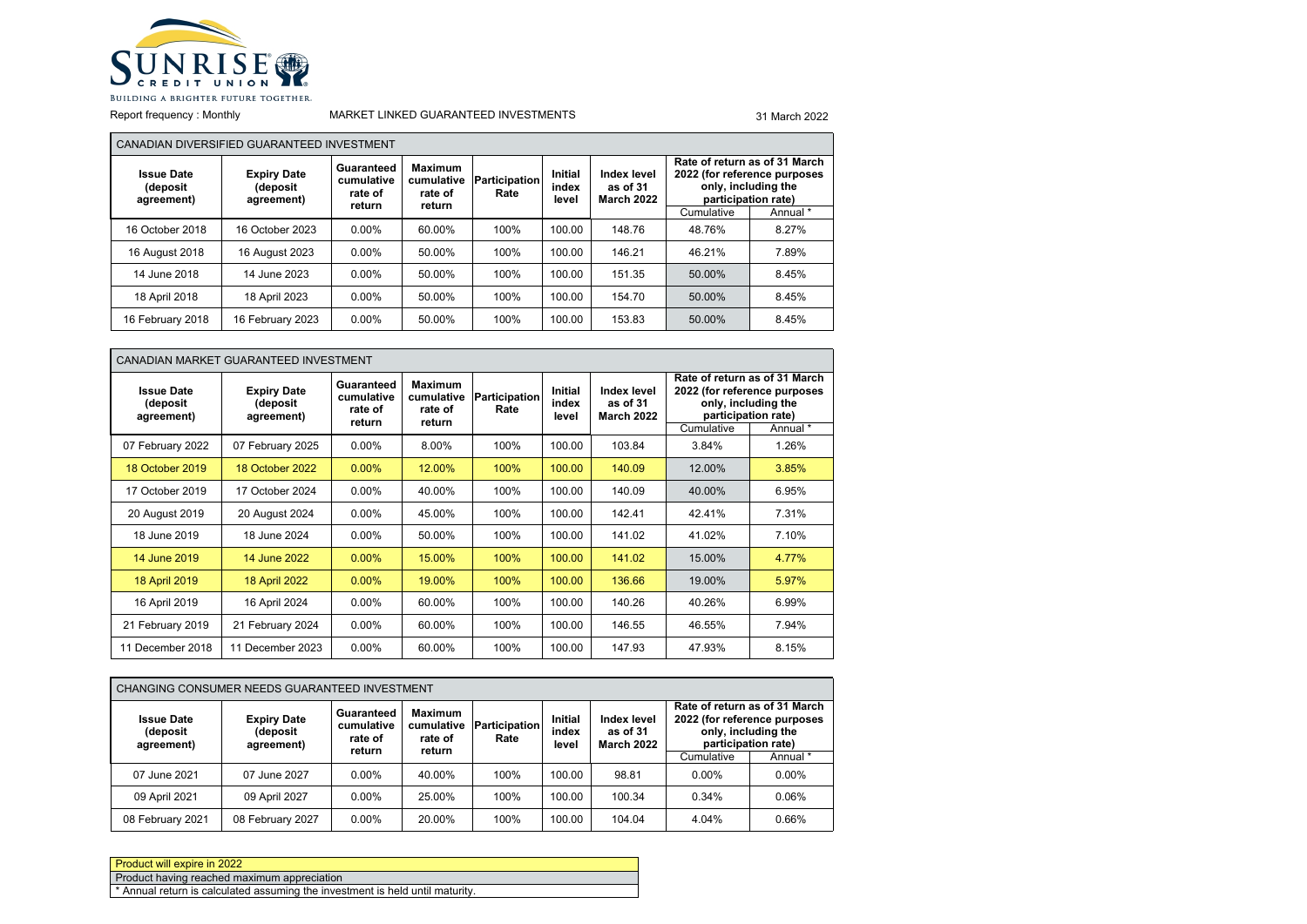

Report frequency : Monthly

### MARKET LINKED GUARANTEED INVESTMENTS **31 March 2022**

| DIVERSITY GUARANTEED INVESTMENT             |                                              |                                     |                                         |                              |                                  |                                              |                              |                                                                             |  |
|---------------------------------------------|----------------------------------------------|-------------------------------------|-----------------------------------------|------------------------------|----------------------------------|----------------------------------------------|------------------------------|-----------------------------------------------------------------------------|--|
| <b>Issue Date</b><br>(deposit<br>agreement) | <b>Expiry Date</b><br>(deposit<br>agreement) | Guaranteed<br>cumulative<br>rate of | <b>Maximum</b><br>cumulative<br>rate of | <b>Participation</b><br>Rate | <b>Initial</b><br>index<br>level | Index level<br>as of 31<br><b>March 2022</b> | 2022 (for reference purposes | Rate of return as of 31 March<br>only, including the<br>participation rate) |  |
|                                             |                                              | return                              | return                                  |                              |                                  |                                              | Cumulative                   | Annual *                                                                    |  |
| 08 February 2022                            | 08 February 2027                             | $0.00\%$                            | 18.50%                                  | 100%                         | 100.00                           | 97.80                                        | $0.00\%$                     | $0.00\%$                                                                    |  |

# FLEX-PAY GUARANTEED INVESTMENT (Annual potential payment)

| <b>Amount invested</b> | <b>Issue Date</b><br>(deposit<br>agreement) | <b>Expiry Date</b><br>(deposit<br>agreement) | Guaranteed<br>cumulative<br>rate of<br>return | <b>Maximum</b><br>rate of<br>return | cumulative Participation<br>Rate | <b>Initial</b><br>index<br>level | <b>Index level</b><br>as of 31<br><b>March 2022</b> | <b>Basket return</b><br>as of 31<br><b>March 2022</b> | Cumulative | Rate of return as of 31 March<br>2022 (for reference purposes<br>only, including the<br>participation rate)<br>Annual * |
|------------------------|---------------------------------------------|----------------------------------------------|-----------------------------------------------|-------------------------------------|----------------------------------|----------------------------------|-----------------------------------------------------|-------------------------------------------------------|------------|-------------------------------------------------------------------------------------------------------------------------|
| NO STRATUM             | 09 February 2022                            | 09 February 2027                             | $0.00\%$                                      | 17.50%                              | 100%                             | 100.00                           | 100.00                                              | $-4.16%$                                              | $0.00\%$   | $0.00\%$                                                                                                                |
| NO STRATUM             | 09 December 2021                            | 09 December 2026                             | $0.00\%$                                      | 15.00%                              | 100%                             | 100.00                           | 103.00                                              | 0.11%                                                 | 3.00%      | 0.60%                                                                                                                   |
| NO STRATUM             | 13 October 2021                             | 13 October 2026                              | $0.00\%$                                      | 15.00%                              | 100%                             | 100.00                           | 103.00                                              | 7.95%                                                 | 3.00%      | 0.60%                                                                                                                   |
| NO STRATUM             | 11 August 2021                              | 11 August 2026                               | $0.00\%$                                      | 15.00%                              | 100%                             | 100.00                           | 103.00                                              | 7.65%                                                 | 3.00%      | 0.60%                                                                                                                   |
| NO STRATUM             | 14 October 2020                             | 14 October 2025                              | $0.00\%$                                      | 13.75%                              | 100%                             | 100.00                           | 105.50                                              | 43.56%                                                | 5.50%      | 1.10%                                                                                                                   |
| NO STRATUM             | 12 June 2020                                | 12 June 2025                                 | $0.00\%$                                      | 20.00%                              | 100%                             | 100.00                           | 108.00                                              | 38.90%                                                | 8.00%      | 1.60%                                                                                                                   |
| NO STRATUM             | 15 April 2020                               | 15 April 2025                                | $0.00\%$                                      | 22.50%                              | 100%                             | 100.00                           | 109.00                                              | 63.23%                                                | 9.00%      | 1.80%                                                                                                                   |
| NO STRATUM             | 19 February 2020                            | 19 February 2025                             | $0.00\%$                                      | 22.50%                              | 100%                             | 100.00                           | 113.50                                              | 25.87%                                                | 13.50%     | 2.70%                                                                                                                   |
| NO STRATUM             | 12 December 2019                            | 12 December 2024                             | $0.00\%$                                      | 16.25%                              | 100%                             | 100.00                           | 109.75                                              | 33.18%                                                | 9.75%      | 1.95%                                                                                                                   |

| <b>GLOBAL MARKET GUARANTEED INVESTMENT</b>  |                                              |                                               |                                            |                              |                                  |                                              |                     |                                                                                      |  |
|---------------------------------------------|----------------------------------------------|-----------------------------------------------|--------------------------------------------|------------------------------|----------------------------------|----------------------------------------------|---------------------|--------------------------------------------------------------------------------------|--|
| <b>Issue Date</b><br>(deposit<br>agreement) | <b>Expiry Date</b><br>(deposit<br>agreement) | Guaranteed<br>cumulative<br>rate of<br>return | Maximum<br>cumulative<br>rate of<br>return | <b>Participation</b><br>Rate | <b>Initial</b><br>index<br>level | Index level<br>as of 31<br><b>March 2022</b> | only, including the | Rate of return as of 31 March<br>2022 (for reference purposes<br>participation rate) |  |
|                                             |                                              |                                               |                                            |                              |                                  |                                              | Cumulative          | Annual *                                                                             |  |
| 07 February 2022                            | 07 February 2025                             | $0.00\%$                                      | 8.00%                                      | 100%                         | 100.00                           | 99.64                                        | $0.00\%$            | $0.00\%$                                                                             |  |
| 06 December 2021                            | 06 December 2024                             | $0.00\%$                                      | 12.00%                                     | 100%                         | 100.00                           | 102.95                                       | 2.95%               | 0.97%                                                                                |  |
| 18 October 2021                             | 18 October 2024                              | $0.00\%$                                      | 8.00%                                      | 100%                         | 100.00                           | 110.68                                       | 8.00%               | 2.60%                                                                                |  |
| 09 August 2021                              | 09 August 2024                               | $0.00\%$                                      | 12.00%                                     | 100%                         | 100.00                           | 110.41                                       | 10.41%              | 3.36%                                                                                |  |
| 10 June 2021                                | 10 June 2024                                 | $0.00\%$                                      | 9.00%                                      | 100%                         | 100.00                           | 112.39                                       | 9.00%               | 2.91%                                                                                |  |
| <b>17 August 2020</b>                       | <b>17 August 2022</b>                        | $0.00\%$                                      | 4.00%                                      | 100%                         | 100.00                           | 137.60                                       | 4.00%               | 1.98%                                                                                |  |
| 10 October 2019                             | 10 October 2024                              | $0.00\%$                                      | 40.00%                                     | 100%                         | 100.00                           | 128.24                                       | 28.24%              | 5.09%                                                                                |  |

| Product will expire in 2022                                                              |
|------------------------------------------------------------------------------------------|
| Product having reached maximum appreciation                                              |
| <sup>*</sup> Annual return is calculated assuming the investment is held until maturity. |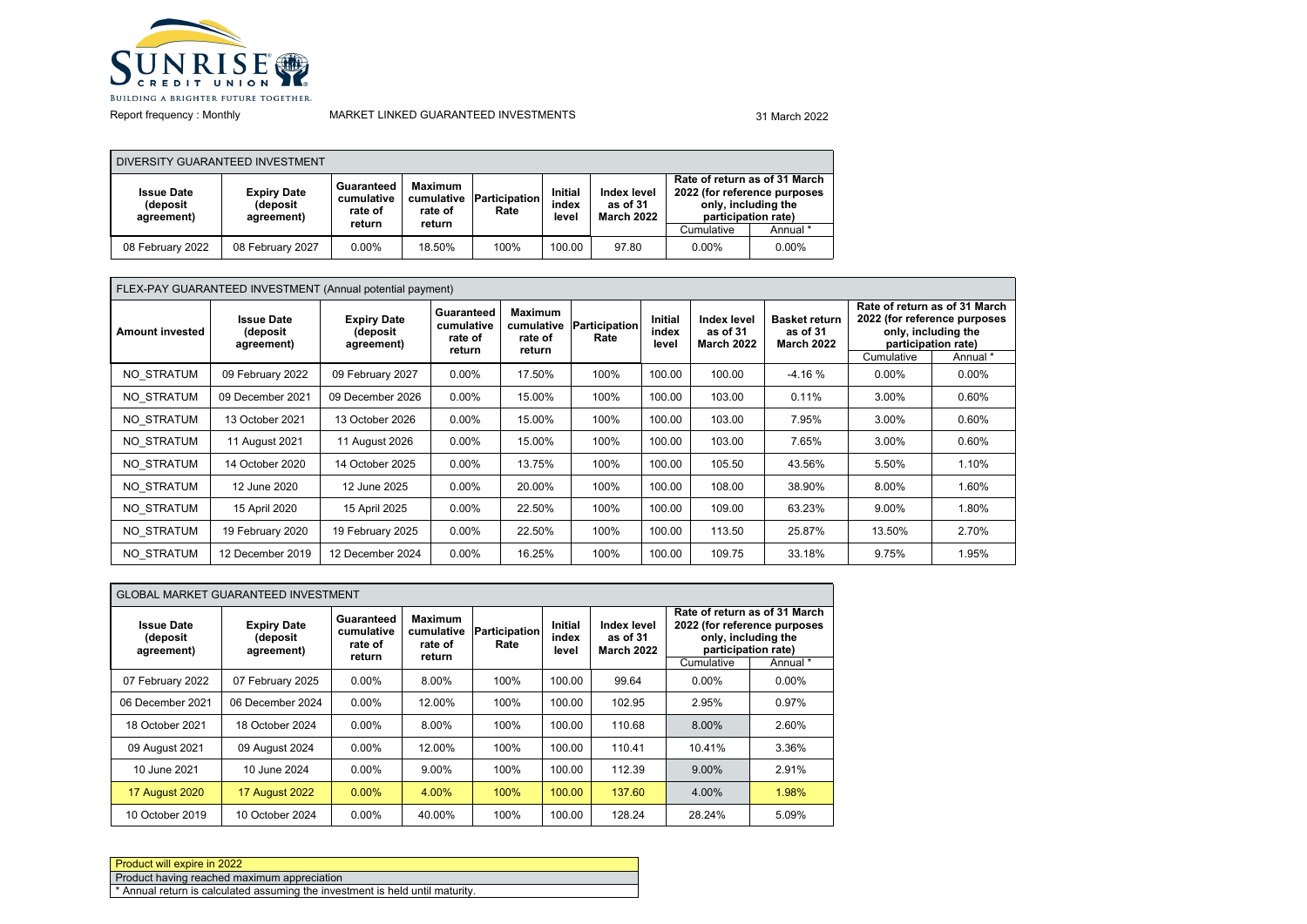

Report frequency : Monthly

П

### MARKET LINKED GUARANTEED INVESTMENTS 31 March 2022

|                                             | <b>GLOBAL MARKET GUARANTEED INVESTMENT</b>   |                                               |                                                   |                       |                                  |                                              |            |                                                                                                             |  |
|---------------------------------------------|----------------------------------------------|-----------------------------------------------|---------------------------------------------------|-----------------------|----------------------------------|----------------------------------------------|------------|-------------------------------------------------------------------------------------------------------------|--|
| <b>Issue Date</b><br>(deposit<br>agreement) | <b>Expiry Date</b><br>(deposit<br>agreement) | Guaranteed<br>cumulative<br>rate of<br>return | <b>Maximum</b><br>cumulative<br>rate of<br>return | Participation<br>Rate | <b>Initial</b><br>index<br>level | Index level<br>as of 31<br><b>March 2022</b> |            | Rate of return as of 31 March<br>2022 (for reference purposes<br>only, including the<br>participation rate) |  |
|                                             |                                              |                                               |                                                   |                       |                                  |                                              | Cumulative | Annual *                                                                                                    |  |
| 15 August 2019                              | 15 August 2024                               | $0.00\%$                                      | 45.00%                                            | 100%                  | 100.00                           | 131.28                                       | 31.28%     | 5.58%                                                                                                       |  |
| 17 June 2019                                | 17 June 2022                                 | $0.00\%$                                      | 15.00%                                            | 100%                  | 100.00                           | 133.68                                       | 15.00%     | 4.77%                                                                                                       |  |
| 13 June 2019                                | 13 June 2024                                 | $0.00\%$                                      | 50.00%                                            | 100%                  | 100.00                           | 133.68                                       | 33.68%     | 5.97%                                                                                                       |  |
| 15 April 2019                               | 15 April 2024                                | $0.00\%$                                      | 60.00%                                            | 100%                  | 100.00                           | 139.05                                       | 39.05%     | 6.80%                                                                                                       |  |
| 12 April 2019                               | <b>12 April 2022</b>                         | $0.00\%$                                      | 19.00%                                            | 100%                  | 100.00                           | 136.52                                       | 19.00%     | 5.97%                                                                                                       |  |
| 12 February 2019                            | 12 February 2024                             | $0.00\%$                                      | 60.00%                                            | 100%                  | 100.00                           | 143.69                                       | 43.69%     | 7.52%                                                                                                       |  |
| 13 December 2018                            | 13 December 2023                             | $0.00\%$                                      | 60.00%                                            | 100%                  | 100.00                           | 148.33                                       | 48.33%     | 8.20%                                                                                                       |  |

| <b>GLOBALLY DIVERSIFIED GUARANTEED INVESTMENT</b> |                                              |                                               |                                                   |                       |                                  |                                              |                                                                                                                                       |       |  |
|---------------------------------------------------|----------------------------------------------|-----------------------------------------------|---------------------------------------------------|-----------------------|----------------------------------|----------------------------------------------|---------------------------------------------------------------------------------------------------------------------------------------|-------|--|
| <b>Issue Date</b><br>(deposit<br>agreement)       | <b>Expiry Date</b><br>(deposit<br>agreement) | Guaranteed<br>cumulative<br>rate of<br>return | <b>Maximum</b><br>cumulative<br>rate of<br>return | Participation<br>Rate | <b>Initial</b><br>index<br>level | Index level<br>as of 31<br><b>March 2022</b> | Rate of return as of 31 March<br>2022 (for reference purposes<br>only, including the<br>participation rate)<br>Annual *<br>Cumulative |       |  |
|                                                   |                                              |                                               |                                                   |                       |                                  |                                              |                                                                                                                                       |       |  |
| 16 October 2018                                   | 16 October 2023                              | $0.00\%$                                      | 60.00%                                            | 100%                  | 100.00                           | 137.90                                       | 37.90%                                                                                                                                | 6.64% |  |
| 16 August 2018                                    | 16 August 2023                               | $0.00\%$                                      | 50.00%                                            | 100%                  | 100.00                           | 140.24                                       | 40.24%                                                                                                                                | 7.00% |  |
| 14 June 2018                                      | 14 June 2023                                 | $0.00\%$                                      | 50.00%                                            | 100%                  | 100.00                           | 143.18                                       | 43.18%                                                                                                                                | 7.44% |  |

|                                             | MARKETLEVER GUARANTEED INVESTMENT            |                                               |                                                   |                              |                                  |                                              |            |                                                                                                             |  |  |
|---------------------------------------------|----------------------------------------------|-----------------------------------------------|---------------------------------------------------|------------------------------|----------------------------------|----------------------------------------------|------------|-------------------------------------------------------------------------------------------------------------|--|--|
| <b>Issue Date</b><br>(deposit<br>agreement) | <b>Expiry Date</b><br>(deposit<br>agreement) | Guaranteed<br>cumulative<br>rate of<br>return | <b>Maximum</b><br>cumulative<br>rate of<br>return | <b>Participation</b><br>Rate | <b>Initial</b><br>index<br>level | Index level<br>as of 31<br><b>March 2022</b> |            | Rate of return as of 31 March<br>2022 (for reference purposes<br>only, including the<br>participation rate) |  |  |
|                                             |                                              |                                               |                                                   |                              |                                  |                                              | Cumulative | Annual *                                                                                                    |  |  |
| 07 June 2021                                | 07 June 2027                                 | $0.00\%$                                      | 18.00%                                            | 450%                         | 100.00                           | 108.26                                       | 18.00%     | 2.80%                                                                                                       |  |  |
| 09 April 2021                               | 09 April 2027                                | $0.00\%$                                      | 16.00%                                            | 400%                         | 100.00                           | 116.35                                       | 16.00%     | 2.50%                                                                                                       |  |  |
| 09 December 2020                            | 09 December 2025                             | $0.00\%$                                      | 9.38%                                             | 250%                         | 100.00                           | 133.79                                       | 9.38%      | 1.81%                                                                                                       |  |  |
| 08 October 2020                             | 08 October 2025                              | $0.00\%$                                      | 14.00%                                            | 400%                         | 100.00                           | 143.56                                       | 14.00%     | 2.66%                                                                                                       |  |  |
| 11 June 2020                                | 11 June 2025                                 | $0.00\%$                                      | 22.00%                                            | 400%                         | 100.00                           | 138.90                                       | 22.00%     | 4.06%                                                                                                       |  |  |
| 14 April 2020                               | 14 April 2025                                | $0.00\%$                                      | 30.00%                                            | 400%                         | 100.00                           | 163.23                                       | 30.00%     | 5.39%                                                                                                       |  |  |
| 18 February 2020                            | 18 February 2025                             | $0.00\%$                                      | 28.00%                                            | 400%                         | 100.00                           | 125.87                                       | 28.00%     | 5.05%                                                                                                       |  |  |
| 11 December 2019                            | 11 December 2024                             | $0.00\%$                                      | 19.50%                                            | 300%                         | 100.00                           | 133.01                                       | 19.50%     | 3.62%                                                                                                       |  |  |

| Product will expire in 2022                                                              |  |
|------------------------------------------------------------------------------------------|--|
| Product having reached maximum appreciation                                              |  |
| <sup>*</sup> Annual return is calculated assuming the investment is held until maturity. |  |